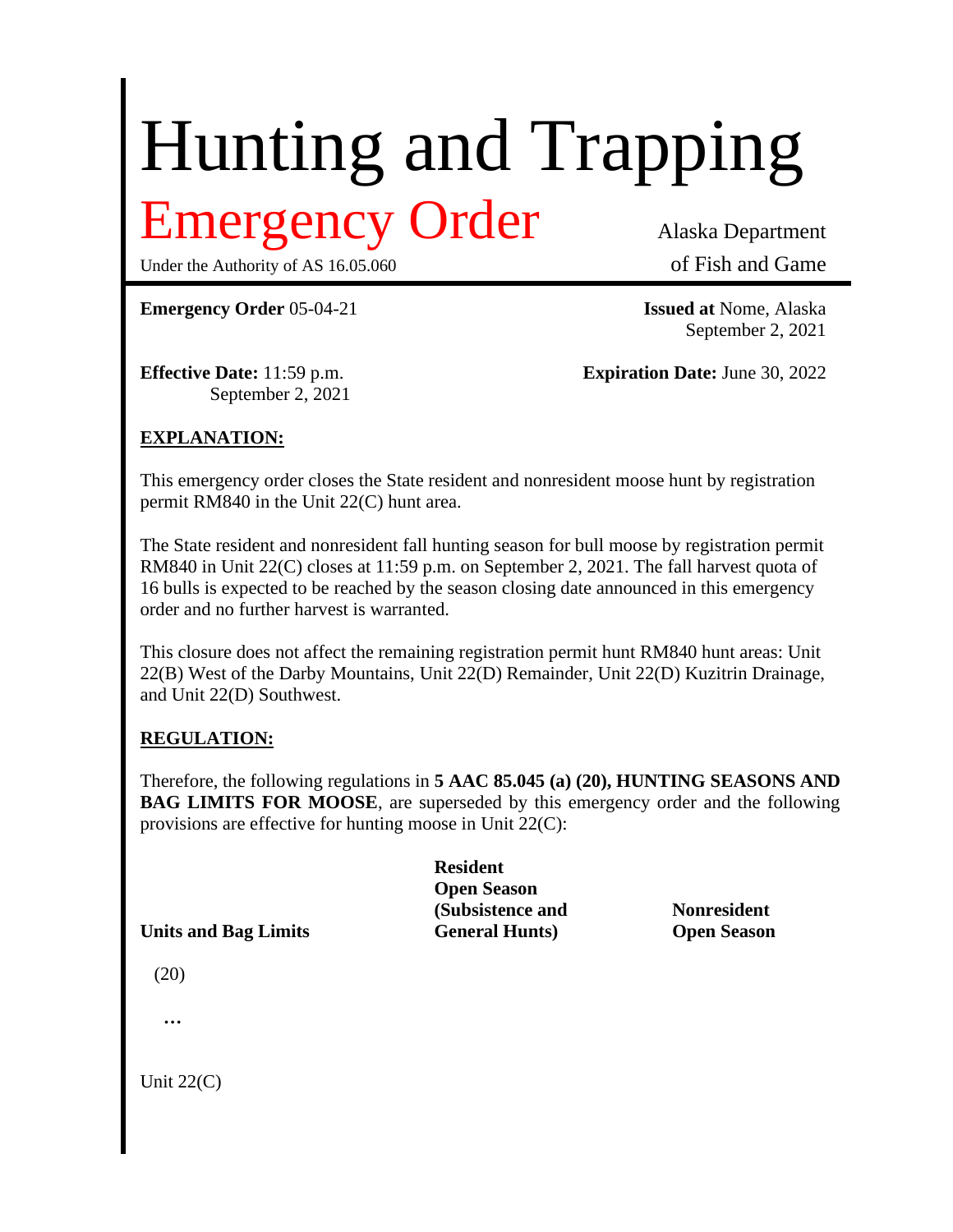| Emergency Order No. 05-04-21                                                                                                                |                                         | September 2, 2021   |
|---------------------------------------------------------------------------------------------------------------------------------------------|-----------------------------------------|---------------------|
| <b>RESIDENT HUNTERS:</b><br>1 bull by registration permit<br>only; or                                                                       | Sept. $1 -$ Sept. 2                     |                     |
| 1 antered bull by registration<br>permit only; during the period<br>Jan. $1 -$ Jan. 31, a season may<br>be announced by emergency order     | Jan. $1 -$ Jan. 31<br>(To be announced) |                     |
| <b>NONRESIDENT HUNTERS:</b><br>1 bull with 50-inch antlers<br>or antlers with 4 or more brow<br>tines on one side by<br>registration permit |                                         | Sept. $1 -$ Sept. 2 |
| $\ddotsc$                                                                                                                                   |                                         |                     |
| All other moose hunting regulations in Unit 22 remain unchanged by this emergency order.                                                    |                                         |                     |

Doug Vincent-Lang Commissioner

Bill Dunker Area Biologist

#### **JUSTIFICATION:**

A conservative harvest strategy has been implemented in Unit 22(C) since 2013 in an effort to increase the bull:cow ratio. Fall trend count composition surveys completed in 2017 and 2018 found 32 bulls:100 cows and 31 bulls:100 cows, respectively.

By delegation to:

For regulatory year 2021-2022 the department established a harvest quota of 16 bulls in Unit 22(C) to prevent over harvest, while also maintaining the bull:cow ratio at or above 30 bulls:100 cows. The fall harvest quota of 16 bulls is expected to be reached by the season closing date announced in this emergency order and no further harvest is warranted.

## **DISTRIBUTION:**

This Emergency Order is distributed to the recipients listed below. Copies are available from the Department of Fish and Game office in Nome.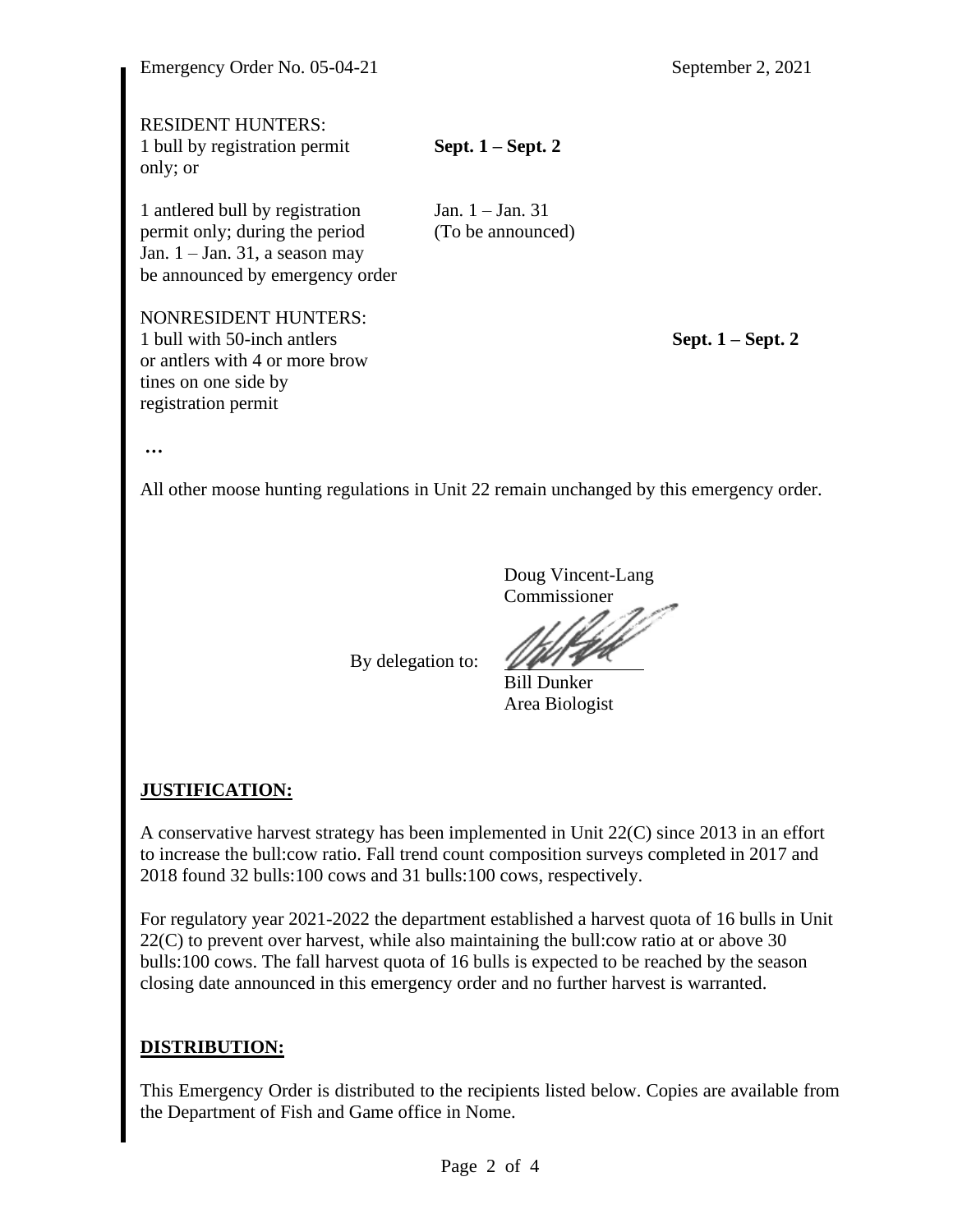1. Lieutenant Governor 2. Assistant Attorney General (Board of Game Liaison, Anchorage) 3. Commissioner, Department of Fish and Game 4. Division of Wildlife Conservation **Director** Deputy Director Assistant Director Regional Supervisors Regulation Coordination Team Area Offices Statewide Information Management Section, Anchorage, Douglas, Juneau Public Communication/Information, Anchorage, Fairbanks Federal Subsistence Liaison 5. Division of Boards Boards Support Section, Executive Director Field Offices: Dillingham, Kotzebue Fish and Game Advisory Committees, Chair Unit 22 AC, Northern Norton Sound Unit 22 AC, Southern Norton Sound 6. Division of Subsistence Assistant Director Program Director, Fairbanks Field Offices: Fairbanks, Kotzebue 7. Public Communications Section, Juneau 8. Department of Public Safety, Alaska Wildlife Troopers **Director** Detachment Commander C Detachment, Western D Detachment, Northern Field Offices: Unit 22: Nome Unit 23: Kotzebue 9. U. S. Department of the Interior Bureau of Land Management BLM, State Director BLM, Anchorage District Unit 18/22 Anchorage, Mgr. Unit 18/22 Anchorage, Subsistence Unit 18/22 Anchorage, Wildlife BLM, Fairbanks District Unit 22/23 Central Yukon, Mgr Unit 22/23 Central Yukon, Wildlife Fish and Wildlife Service FWS, Regional Director FWS, Office of Federal Subsistence Management FWS, OSM Regional Advisory Councils, Coordinators FWS RAC Unit 22, Seward Peninsula FWS, Refuges FWS, Selawik NWR, Refuge Mgr. FWS, Togiak NWR, Refuge Mgr. FWS, Yukon Delta NWR, Refuge Mgr.